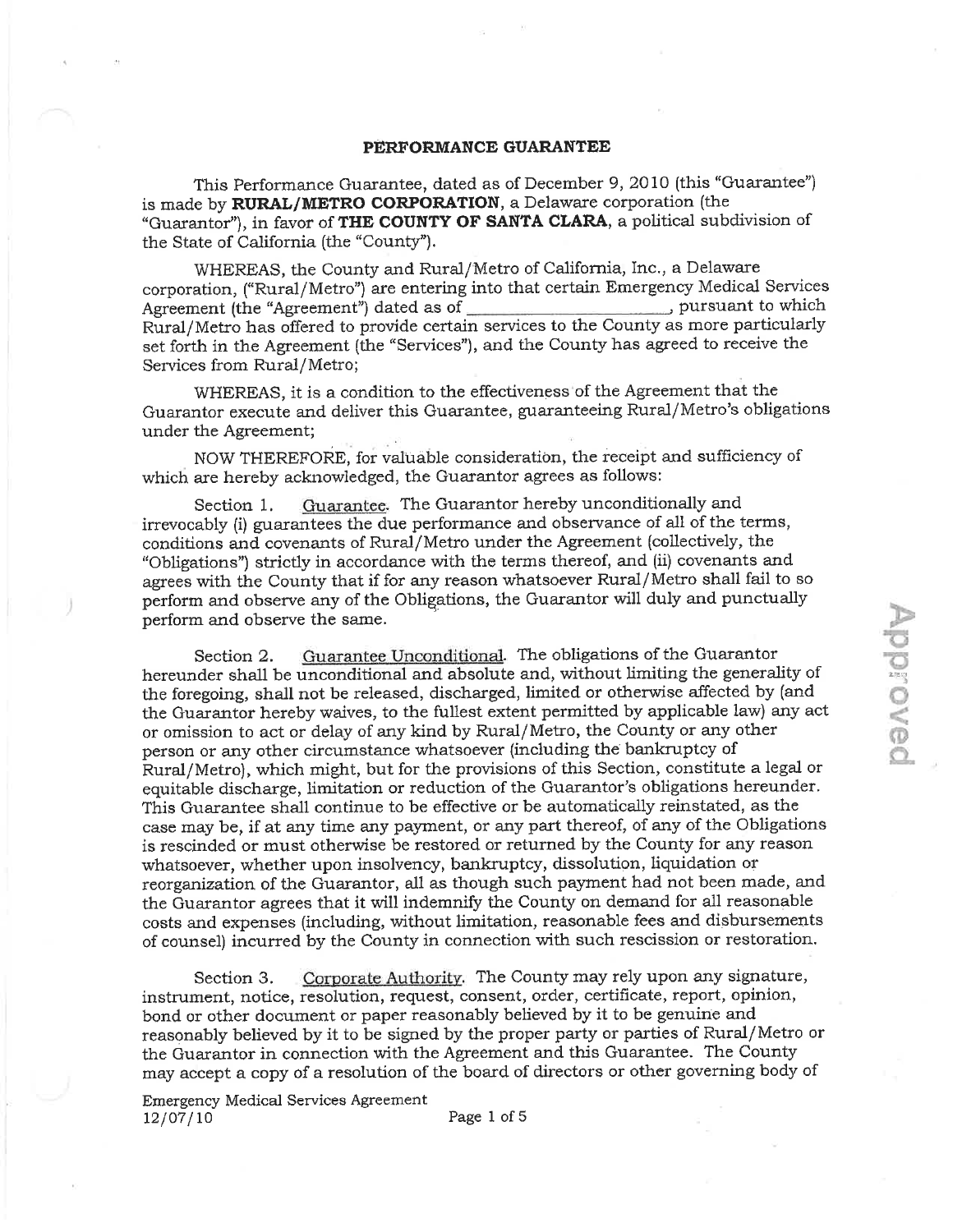Rural/Metro, certified by the President, Treasurer or Secretary of Rural/Metro, as. conclusive evidence thai such resolution has been duly adopted by such body and that the same is in full force and effect. As to any fact or matter the method of determination of which is not specifically prescribed herein, the County may for ali purposes hereof rely on a certificate, signed by a duly appointed officer of Rural/Metro or the Guarantor in connection with the Services contemplated by the Agreement, and this Guarantee and with respect to the Obligations contemplated hereby or thereby, as evidenced by the incumbency certificate, as to such fact or matter and such certificate shatl constiiute full protection to the County for any action taken or omitted to be taken by it in good faith in reliance thereon.

## Section 4. Recourse against Rural/Metro.

(a) Notwithstanding anything to the contrary herein, the County shall not be required to exhaust its recourse against Rural/Metro or under any other security or guarantee before being entitled to performance by the Guarantor under this Guarantee.

(b) Each of the obligations of the Guarantor under this Guarantee is separate and independent of each other obligation of the Guarantor under this Guarantee and seþarate and independent of the Obligations, and the Guarantor agrees that a separate action or actions may be brought and prosecuted against the Guarantor to enforce this Guarantee, irrespective or whether any action is brought against Rural/Metro or Rural/Metro is joined in any such action or actions.

Section 5. No Subrogation. Until all the Obligations have been performed, the Guarantor will have no right of subrogation to, and waives, to the fullest extent permitted by law, any right to enforce any remedy which the County now has or may hereafter have against Rural/Metro in respect to the Obligations; and the Guarantor waives any beneãt of and any right to participate in, any security now or hereafter held by the County for the Obligations.

Section 6. Representations and Warranties. The Guarantor represents and warrants to the County, upon each of which representations and warranties the County specifically relies as follows:

(a) Good Standing, etc. The Guarantor is a corporation duly incorporated and validly existing under the laws of the State of Delaware. The Guaräntor is duly authorized and licensed to carry on its businessês as presently owned and carried on by it. The Guarantor has the necessary power ãnd authority to enter into and perform its obligations hereunder,

(b) Burdensome Provisions, etc. The Guarantor is not a party to any agreement or instrument, or subject to any corporate restriction or any judgment, order, writ, injunction, decree, award, rule or regulation, which precludes its ability to issue this Guarantee or to perform its obligations under this Guarantee.

Emergency Medical Services Agreement  $12/07/10$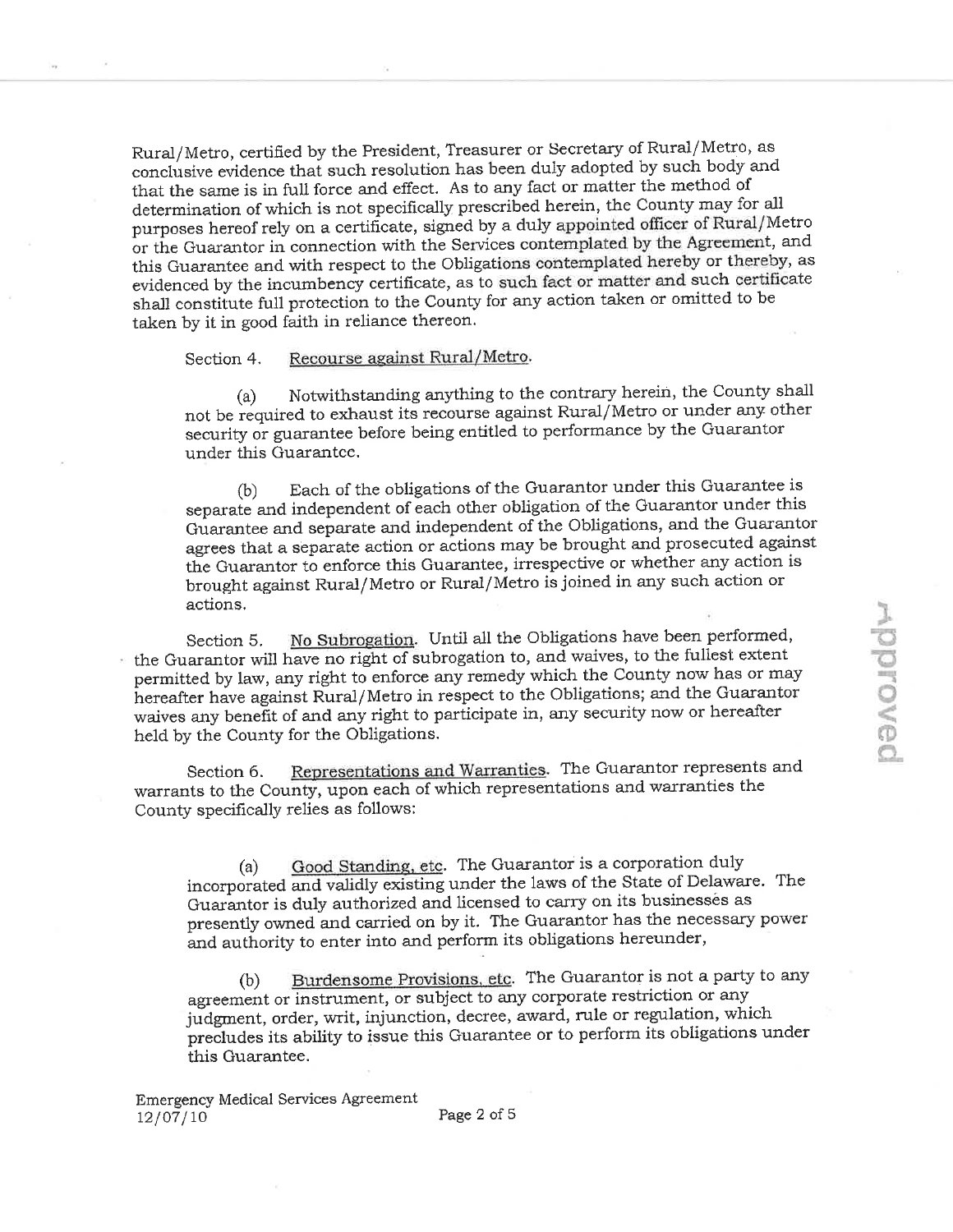Consents. No consent, approval or authorization of, or  $(c)$ declaration, registration, filing or qualification with, or giving of notice to, or taking of any other action, in respect of any person, governmental authority or agency is required on the part of the Guarantor in connection with the execution and delivery and enforcement of this Guarantee.

Due Execution, etc. This Guarantee has been duly executed and  $(d)$ delivered by the Guarantor and constitutes a valid and binding obligation of the Guarantor enforceable in accordance with its terms.

No Default, etc. Neither the execution nor the delivery of this  $(e)$ Guarantee, conflicts with or will conflict with, or results or will result in, any breach of, or constitutes a default under any of the provisions of the Articles of Incorporation or Bylaws of the Guarantor or of any agreement or instrument to which the Guarantor is a party or by which the Guarantor is bound, or to which any of its property or assets are subject or results or will result in the contravention of any law, rule, regulation or court or administrative order to which the Guarantor or its property or assets are subject.

No Proceedings, etc. There are no proceedings pending or  $(f)$ contemplated for the merger, consolidation, sale, liquidation, dissolution or bankruptcy of the Guarantor.

Section 7. Termination. This Guarantee shall terminate on the fulfillment of all of the Obligations.

Further Assurances. The Guarantor shall, from time to time, do Section 8. and perform any and all acts and execute any and all further instruments which may be required or which may be reasonably requested by the County more fully to effect the purpose of this Guarantee.

Payments. All payments to be made by the Guarantor under this Section 9. Guarantee shall be made in full, without set-off or counterclaim and without deduction for any taxes, levies, duties, fees, deductions, withholdings, restrictions or conditions of any nature whatsoever.

Section 10. Costs and Expenses. The Guarantor shall pay all reasonable out-of-pocket costs and expenses of the County (including the reasonable fees and disbursements of counsel) in connection with the enforcement of the obligations of the Guarantor under this Guarantee or any related document. The Guarantor agrees to indemnify and hold harmless the County from and against any and all liability incurred by the County or its nominee or agent or any of its employees hereunder or in connection herewith, including the enforcement of this Guarantee; provided, however, that the Guarantor shall have no such obligation in connection with any action brought by the County against the Guarantor to the extent that the Guarantor is the prevailing party in the judgment rendered in any such action.

Section 11. Governing Law. This Guarantee shall be governed by, and construed in accordance with, the laws of the State of California.

**Emergency Medical Services Agreement**  $12/07/10$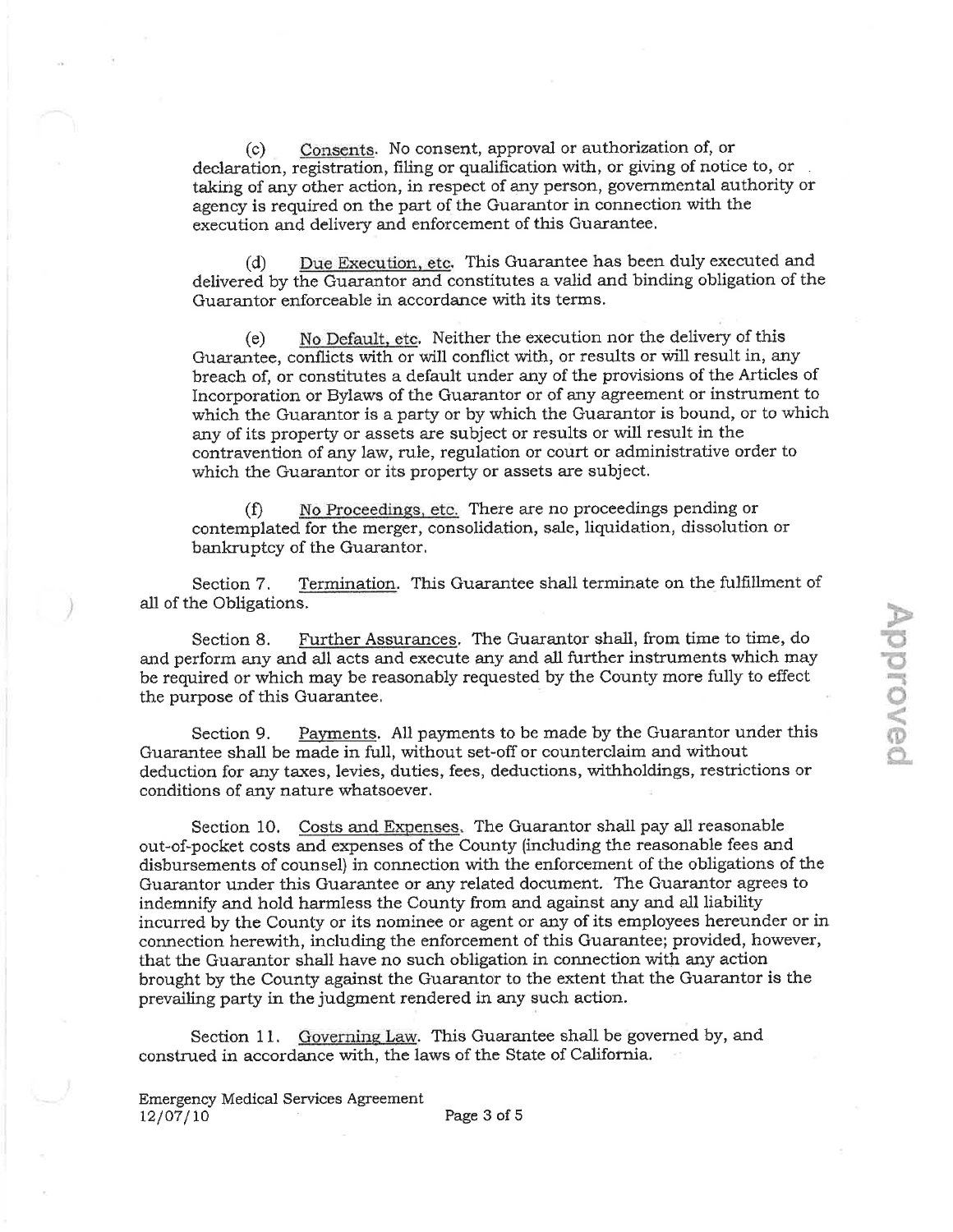Section 12. No Waiver, Cumulative Remedies. No failure to exercise and no delay in exercising, on the part of the County, any right, remedy, power or privilege hereunder, shall operate as a waiver hereof; nor shall any single or partial exercise of any right, remedy, power or privilege hereunder preclude any other or further exercise thereof or the exercise of any other right, remedy, power or privilege. The rights, remedies, powers and privileges herein provided are cumulative and not exhaustive of any rights, remedies, powers and privileges provided by law.

Section 13. Amendments. Any provision of this Guarantee may be amended or waived if but only if, such amendment or waiver is in writing and is signed by the Guarantor and the County.

Section 14. Notices. All communications and notices pursuant hereto shall be in writing (including bank wire, telex, telecopier, electronic facsimile transmission or similar writing) and shall be given to any party at its address or facsimile number set forth below or at such other address or facsimile number as such party may hereafter specify for the purpose of notice to the other. Each such notice or other communication shall be effective (i) if given by facsimile, when such facsimile is transmitted to the facsimile number specified in this Section and the receipt thereof is confirmed, or (ii) if given by any other means, when received at the address specified in this Section.

## If to the Guarantor:

Rural/Metro Corporation 9221 E. Via de Ventura Scottsdale, AZ 85258 Attention: Office of General Counsel Facsimile: 480-606-3422

## If to the County:

The County of Santa Clara c/o EMS Director 976 Lenzen Avenue, Suite 1200 San Jose, California 95126 Facsimile: (408) 885-3538

Section 15. Successors and Assigns. This Guarantee shall be binding upon the Guarantor and its successors and assigns and inure to the benefit of the County and its successors and permitted assigns. This Guarantee shall extend to any person acquiring, or from time to time carrying on, the business of Rural/Metro. The Guarantor may not assign any of its obligations under this Guarantee without the prior written consent of the County.

Section 16. Jurisdiction and Venue. The Guarantor hereby irrevocably submits to the jurisdiction of any court sitting in Santa Clara County, California in any action or proceeding arising out of or relating to this Guarantee, and the Guarantor hereby irrevocably agrees that all claims in respect of such action or proceeding shall be heard and determined in such court. The Guarantor hereby irrevocably waives, the forum non conveniens defense to the maintenance of such

**Emergency Medical Services Agreement**  $12/07/10$ 

Page 4 of 5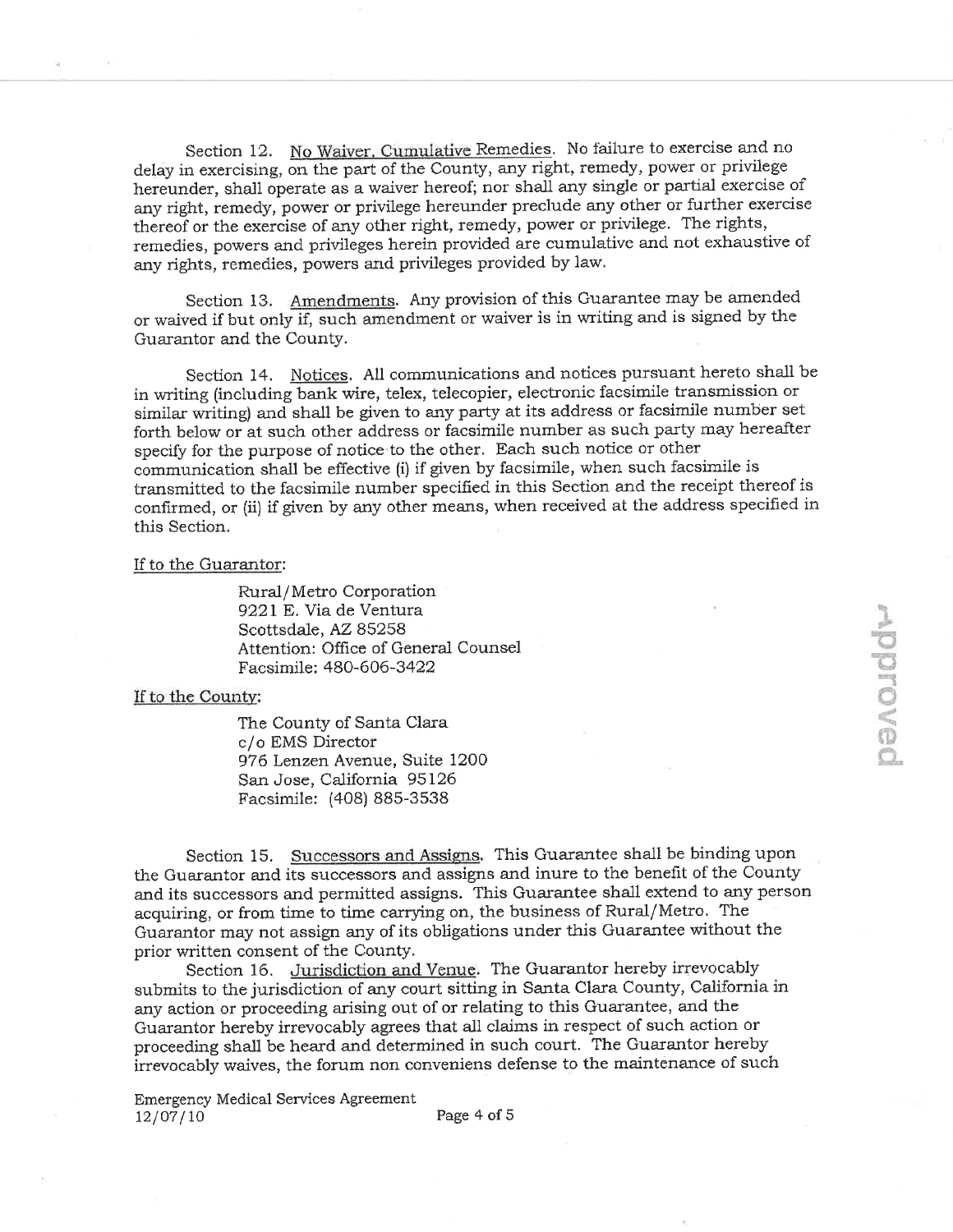action or proceeding. The Guarantor agrees that a final judgment in any action or proceeding shall be conclusive and may be enforced in other jurisdictions by suit on the judgment or ín any other manner provided by law.

Section 17. Entire Agreement. This Guarantee contains the entire agreement between the parties related to the subject matter hereof and supersedes all prior and contemporaneous agreements, term sheets, commitments, understandings, negotiations and discussions, whether oral or written. There are no warranties, representations or other agreements between the parties in connection with the subject matter hereof except as specifically set forth herein.

Section 18. Failure to Perform. If the Guarantor fails to perform any of its agreements or obligations hereunder, the County may {but will not be required to) itself perform, or cause to be performed, such agreement or obligation, and the reasonable expenses of the County incurred in connection therewith will be payable by the Guarantor.

Section 19. Severability. If one or more of the covenants, agreements, provisions or terms of this Guarantee shall be for any reason whatsoever held invalid, then such covenants, agreements, provisions or terms shall be deemed severable from the remajning covenants, agreements, provisions or terms and shall in no way affect the validity or enforceability of the other covenants, agreements, provisions or terms of this Guarantee.

Section 20. References to "Person". Any reference in this Guarantee to a "person" means and includes an individual, a partnership, a corporation, a joint stock company, a trust, an unincorporated association, a limited liability company, a joint venture or other entity, or a government or any agency or political subdivision thereof.

Section 21. Headings, The headings of the Sections herein are for oonvenience of reference only and shall not limit any of the terms or provisions hereof.

IN WITNESS WHEREOF the Guarantor has executed this Guarantee as of the date first above written.

RURAL/METRO CORPORATION

Name: Michael P, DiMino Its: CEO and President